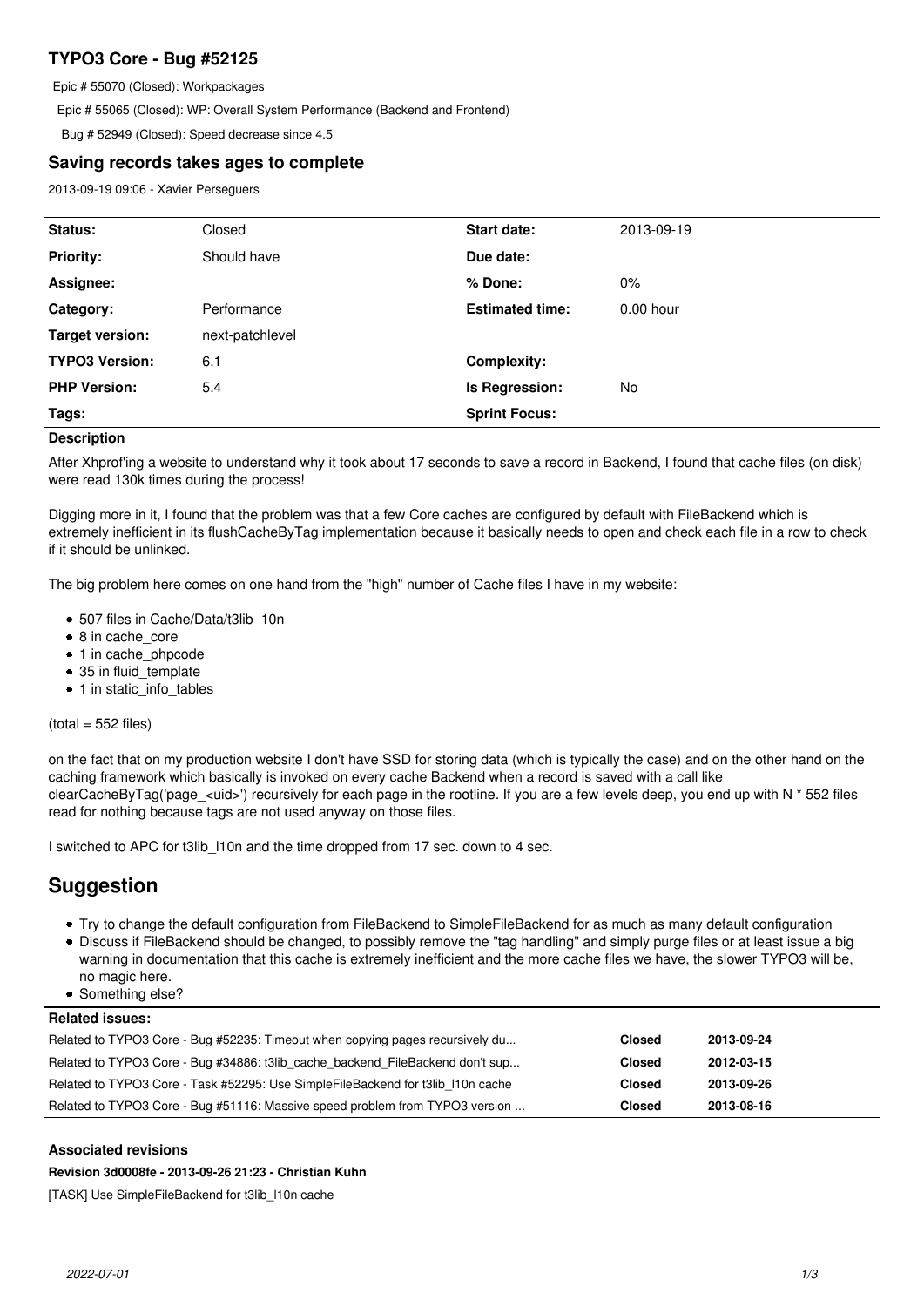The language cache by default uses the FileBackend to store its data. Language cache entries need to be deleted only if new extensions are loaded and if new language overlays are fetched. They do not need tagging and can have an unlimited lifetime. Switching to SimpleFileBackend removes the tagging and sets unlimited lifetime by to reduce read and write load on this cache.

Change-Id: I5c4778f4c38ae369b6873574e961fa65208d77a1 Resolves: #52295 Related: #52125 Releases: 6.2, 6.1, 6.0 Reviewed-on:<https://review.typo3.org/24064> Reviewed-by: Wouter Wolters Reviewed-by: Xavier Perseguers Tested-by: Xavier Perseguers Reviewed-by: Thomas Maroschik Tested-by: Thomas Maroschik Reviewed-by: Christian Kuhn Tested-by: Christian Kuhn

## **Revision 52ff4008 - 2013-09-26 21:25 - Christian Kuhn**

[TASK] Use SimpleFileBackend for t3lib\_l10n cache

The language cache by default uses the FileBackend to store its data. Language cache entries need to be deleted only if new extensions are loaded and if new language overlays are fetched. They do not need tagging and can have an unlimited lifetime. Switching to SimpleFileBackend removes the tagging and sets unlimited lifetime by to reduce read and write load on this cache.

Change-Id: I5c4778f4c38ae369b6873574e961fa65208d77a1 Resolves: #52295 Related: #52125 Releases: 6.2, 6.1, 6.0 Reviewed-on:<https://review.typo3.org/24064> Reviewed-by: Wouter Wolters Reviewed-by: Xavier Perseguers Tested-by: Xavier Perseguers Reviewed-by: Thomas Maroschik Tested-by: Thomas Maroschik Reviewed-by: Christian Kuhn Tested-by: Christian Kuhn (cherry picked from commit 3d0008feb8afa84b1f39ceeb017de2a2d4aca3e4) Reviewed-on:<https://review.typo3.org/24079>

## **Revision d00db271 - 2013-09-26 21:35 - Christian Kuhn**

[TASK] Use SimpleFileBackend for t3lib\_l10n cache

The language cache by default uses the FileBackend to store its data. Language cache entries need to be deleted only if new extensions are loaded and if new language overlays are fetched. They do not need tagging and can have an unlimited lifetime. Switching to SimpleFileBackend removes the tagging and sets unlimited lifetime by to reduce read and write load on this cache.

Change-Id: I5c4778f4c38ae369b6873574e961fa65208d77a1 Resolves: #52295 Related: #52125 Releases: 6.2, 6.1, 6.0 Reviewed-on:<https://review.typo3.org/24080> Reviewed-by: Christian Kuhn Tested-by: Christian Kuhn

## **History**

## **#1 - 2013-09-19 09:06 - Xavier Perseguers**

*- Subject changed from Record saving takes ages to complete to Saving records takes ages to complete*

#### **#2 - 2013-09-19 10:08 - Tymoteusz Motylewski**

In Magento there was very similar issue with the default implementation of the file cache backend (Zend Cache Backend File). Colin Mollenhour wrote a custom implementation of the file backend which makes tags cleaning thousands times faster. I think it would be good idea to inspire new TYPO3 file backend implementation on it.